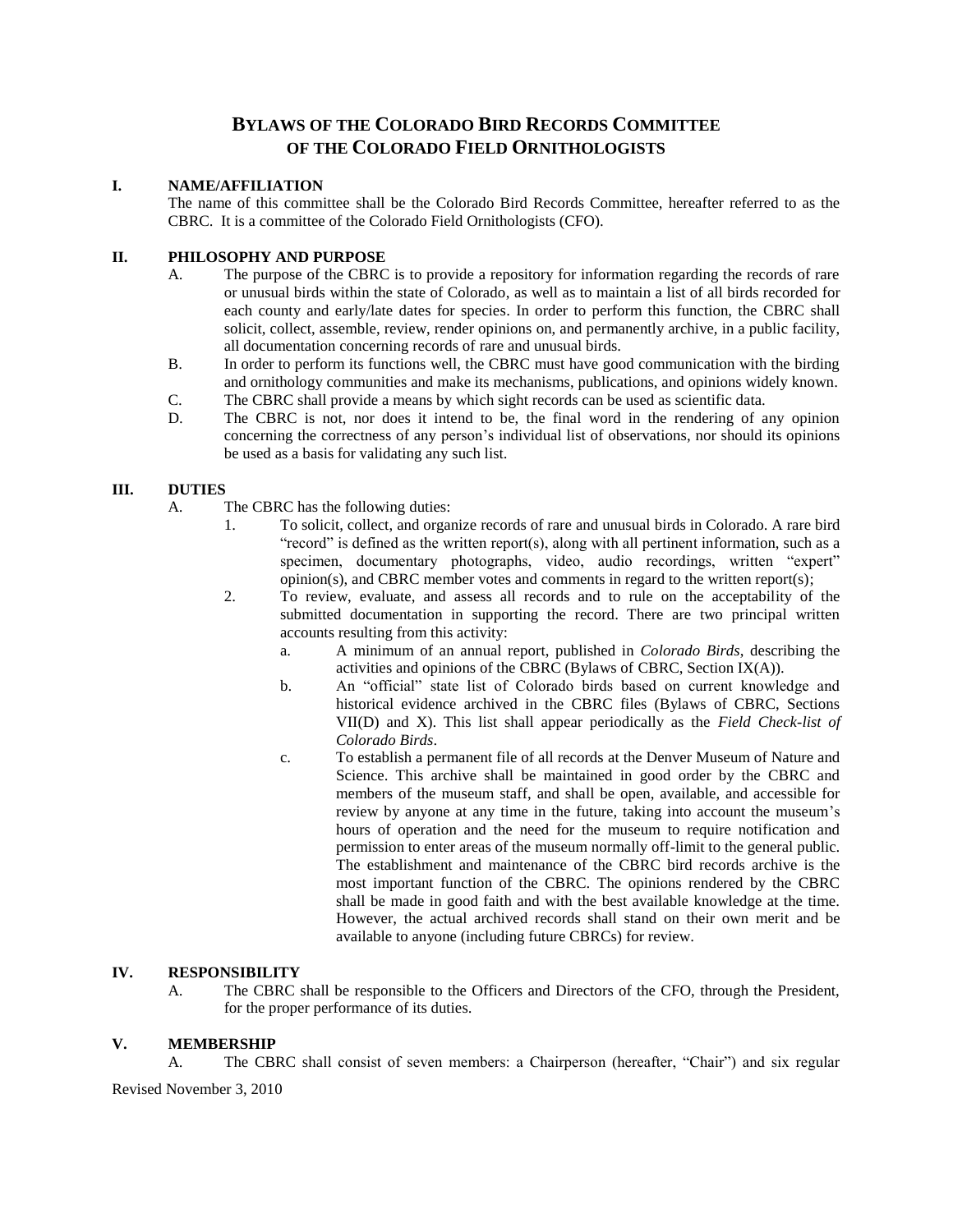members. All members evaluate and offer opinions (i.e., "vote") on records submitted for review to the CBRC. No opinion on an individual bird record may be rendered by the CBRC without the votes of all seven current members. All CBRC members are appointed by the President of the CFO as described in Section V(D).

- B. The Chair, with approval of the regular CBRC members, may designate a "Secretary" to assist the Chair with various Committee tasks, particularly as they relate to organization and the circulation process. This position may be filled by a current voting member of the CBRC or any CFO member in good standing. Should the position be filled by someone other than a voting CBRC member, that person would not have voting authority.
- C. Anyone is eligible to become a CBRC member if, in the opinions of the current members of the CBRC and President of the CFO, that person:
	- 1. Demonstrates an expert ability in, and knowledge of, field identification of birds,
	- 2. Is a member in good standing of the CFO, and<br>3. Is a supporter of the CBRC (defined as one wl
	- Is a supporter of the CBRC (defined as one who regularly submits records to the CBRC) or other state or provincial records committees.
- D. The schedule of appointment of members shall occur as follows:
	- 1. The President of the CFO shall appoint the seven members to terms of three years each. Appointment will try to be on a staggered basis, with two or three regular members' terms expiring at the end of each year to maintain continuity. Regular terms shall begin on January 1 and end on December 31.
	- 2. The Chair shall be elected by the CFO Board for a term of three years. The Chair may serve an unlimited number of terms.
	- 3. All CBRC members, other than the Chair, are eligible to serve a second, consecutive three-year term if asked to by the CBRC and President of the CFO.
	- 4. After completing two consecutive three-year terms, there is a mandatory one-year retirement from the CBRC, except for the Chair.
	- 5. No CBRC member, excluding the Chair, may serve more than six consecutive years in any voting capacity on the CBRC, unless that member was appointed to the CBRC because of a previous member resigning in mid-term.
- E. The appointment of CBRC regular members is by the President of the CFO, after considering Section  $V(C)$  of the CBRC Bylaws.
	- 1. The CBRC Chair must be a current or previous member of the CBRC.
		- a. Prior to the resignation of the current Chair, the current Chair shall submit a recommendation for the next Chair to the CFO Board. The current Chair shall confer with current CBRC members in making the recommendation.
		- b. The CFO Board shall consider the recommendation of the current CBRC Chair when electing the new Chair. If the Board desires, they may request additional recommendations for appointment. The Board must make their appointment prior to the resignation of the current Chair. The new CBRC Chair shall begin serving his/her term of office as specified by the CFO Board.
	- 2. The CBRC regular members shall be selected and appointed by the President of the CFO.
		- a. Prior to any term expirations, the current Chair shall submit recommendations to the CFO President to fill pending vacancies on the CBRC. The current Chair shall confer with current CBRC members in making these recommendations.
		- b. The President of the CFO shall consider the recommendations of the current CBRC Chair when appointing new members. If the President desires, he/she may request additional recommendations for appointment. The President must make his/her appointments known by the end of the year of expiration of the current member's term of office. New CBRC members shall begin serving their three-year terms of office on January 1 of the following year.
	- 3. In the case that any CBRC member resigns or becomes unable to serve his/her full term of office, the CFO President shall solicit recommendations for a replacement appointment from the Chair and proceed as in Section  $V(E)$  1 & 2. Replacement members shall fill the remainder of the resigning member's term and be eligible for re-serving on the CBRC as

Revised November 3, 2010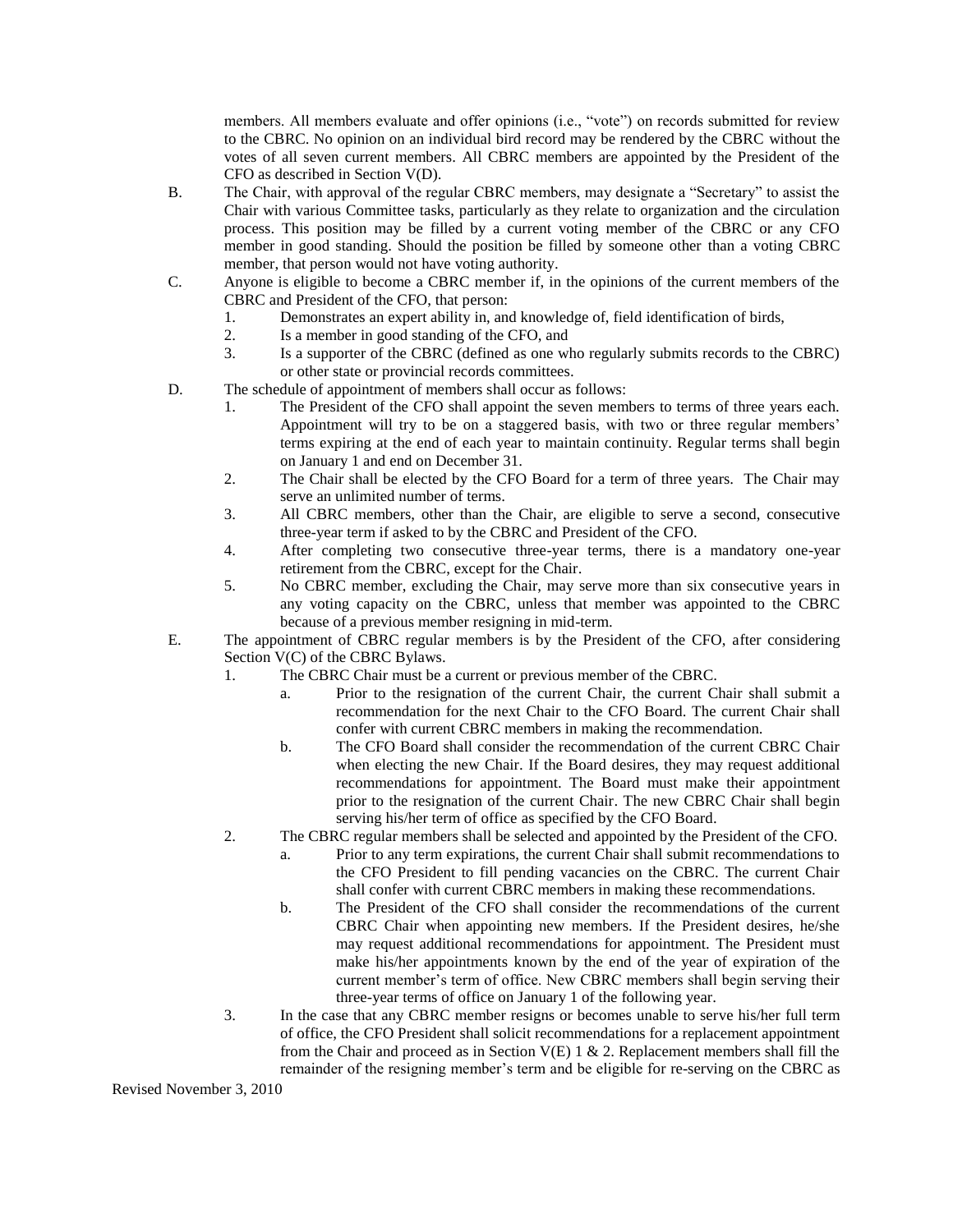described in Section V(D).

- 4. In the case that any CBRC member, except the Chair, appears to be incapable, unwilling, or uncooperative in carrying out his/her part of the CBRC work, the CFO President shall poll all other CBRC members as to what action to take. In the case where the CBRC majority decision is to remove a member of the CBRC, the CFO President shall request the resignation of the member. Such request constitutes removal of the member from the CBRC. The vacant member's position shall be filled as described in Section V(E) 1& 2. Replacement members shall fill the remainder of the resigning member's term and be eligible for re-serving on the CBRC as described in Section V(D).
- 5. In the case that the CBRC Chair is incapable, unwilling, or uncooperative in carrying out his/her CBRC duties, the CFO Board may vote to replace the Chair with a new Chair from the current CBRC membership or from a list of past CBRC members.
- F. Upon resignation as Chair of the CBRC, the out-going Chair shall assume the non-voting position of "Former Chair" for a term of one year. The purpose of the Former Chair is to assist the incoming Chair with assuming his/her duties. The Former Chair shall aid the new Chair in the functions of the office, including providing a thorough knowledge of the CBRC Bylaws.
- G. When necessary or appropriate, outside "expert" opinion may be solicited on particular problem records. Such experts may include scientists, ornithologists, field identification experts, and/or previous or current CBRC members. Although these experts might not be members of the CBRC, their written opinions shall be considered by the CBRC members when rendering opinions on bird records.

# **VI. GENERAL PROCEDURES**

- A. The Chair shall receive, number, assemble, and make records available for review. The Chair shall collate votes, write (or cause to have written) the annual or more frequent CBRC reports, and submit the report to the Editor of Colorado Birds for publication as soon as feasible.
- B. Special meetings may be called with the agreement of four members of the CBRC, with four members constituting a quorum.

### **VII. RECORDS PROCEDURES**

- A. The Chair maintains a duplicate set of CBRC files in his/her possession for reference and use. This duplicate set is the property of CFO and shall pass to succeeding Chairs.
- B. The primary component of any bird record is a written report. Reports may consist of a standard form, narrative account, copies of field notes, or a combination of the three. Use of the web-based on-line CFO report form is encouraged. Any additional documentation, such as photographs or drawings, shall be attached to the written description, and collated by the Chair to form the bird "record" (Section III(A)1).
- C. It is the duty of the Chair to circulate records to the CBRC members. It is the duty of the CBRC Members to thoughtfully render opinions in a timely manner and provide votes on records as they are completed.
- D. The CBRC maintains the "official" Colorado state list (Section III(A)2(b)). As part of the list, the CBRC shall note those species for which the committee desires documentation. The following categories shall be published in conjunction with the CBRC's "official" Colorado state list and the CBRC shall solicit records in these categories, which are:
	- 1. Species new to the "official" Colorado state list,
	- 2. Those species rare enough to merit interest by the committee
		- a. Those species occurring fewer than ten times in Colorado (annotated as "rare"  $(=$ "R")),
		- b. Those averaging four or fewer sightings per year during the previous ten years, but with at least ten accepted records (annotated as "unusual"  $(=$ "U")); some species not meeting this criteria may be removed from the list of review species if, in the opinion of a majority vote of the CBRC members, those species do not require further documentation as the status and distribution those species has been established, and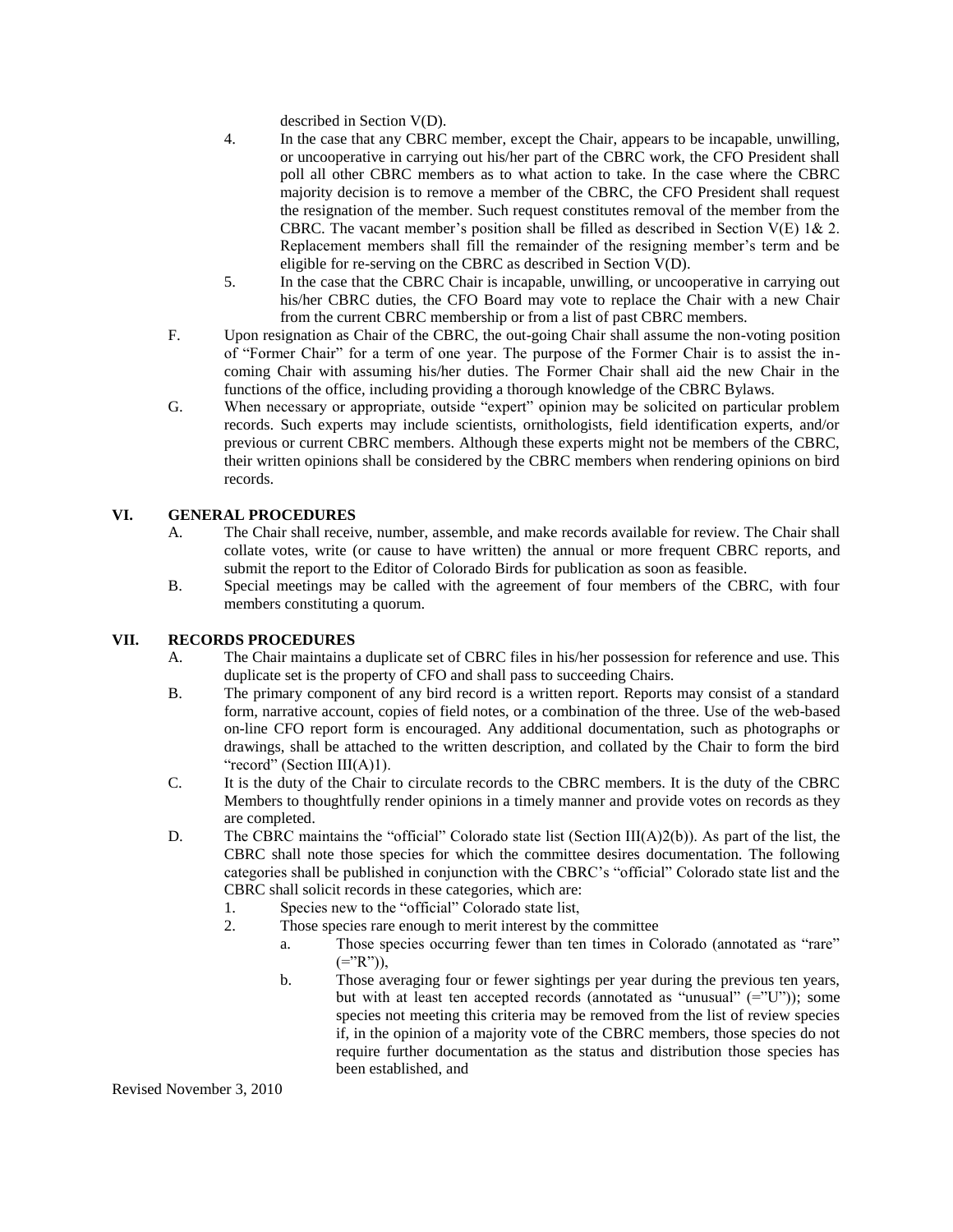- 3. Additionally, those species that, at the discretion of the CBRC, are deemed to meet either of the above two criteria in particular areas of the state or particular seasons should also be considered to be review species in those areas and/or seasons. This last criterion should be well defined by political, geographic, or temporal boundaries. The resultant list of species should be published by the CBRC in Colorado Birds as often as deemed necessary by the CBRC.
- E. A record that has received a final CBRC decision, whether accepted or rejected, and even though published as such, may be re-submitted by anyone if there becomes available new and substantial evidence that might reverse that decision, e.g., newly determined identification criteria, or if the decision can be shown to be in error. Records that involve taxa that have since undergone taxonomic revision by the American Ornithologists' Union may be re-submitted to determine the status of any changed taxa. Any re-submitted record shall be re-circulated as a "new" record, with previous votes, CBRC comments, publication status, and all new evidence marked as such.

# **VIII. CIRCULATION AND VOTING PROCEDURE**

- A. Upon receipt of a record, the Chair shall do the following:
	- 1. Give the record a unique number as follows:
		- a. A first number corresponding to all four digits of the year in which the record is received (which is not necessarily the year that the observation was made), followed by a dash (e.g., "1997")
		- b. A second number that is a sequential number, based on order of receipt, starting with the number "1" on January 1 of each year (e.g., "77").
	- 2. If appropriate, the Chair shall ask the reporter for additional details which, if received, shall be attached to the original documentation in such a way as to keep these details separate.
	- 3. Assemble multiple reports as follows:
		- a. Multiple reports that, in the opinion of the Chair pertain to the same individual occurrence, shall be collected, accessioned with a single CBRC number, and assembled jointly, as they are separate pieces of documentation for the same submitted "record."
		- b. In cases of multiple reports for a single record, the CBRC member shall vote "acceptable" for the record if the sum of individual written reports supports the stated identification.
	- 4. Judge the record's validity and vote on it (this prior to seeing other members' votes or comments (Section VIII(C)5)).
	- 5. Assemble the complete record, including all pertinent documentation as described in Sections III(A) and VII(B), and circulate to all CBRC members.
- B. Upon notification of records to review, the CBRC member shall judge the validity of the records and vote on them (this is prior to seeing other members' votes or comments (Section VIII(C)5).
- C. Voting and acceptance criteria are as follows:
	- 1. The vote of each CBRC member, together with his/her comments, shall be submitted to the CBRC on-line records review site.
		- 2. Voting categories are as follows:
			- a. Accept
				- b. Not Accept, identification questionable
				- c. Not Accept, natural occurrence questionable
				- d. Not Accept, establishment of introduced population questionable
		- 3. CBRC members shall not abstain from voting on any record, including their own.
		- 4. On the first circulation, a "reject" vote shall be supported by comments by the CBRC member. On a re-circulation, either an "accept" or a "reject" vote shall be supported by comments by the CBRC member. All CBRC member votes and comments shall be considered as part of the "record" and shall be permanently archived in conjunction with the bird record.

Revised November 3, 2010 5. In order to assure a balanced treatment of all records, CBRC members shall make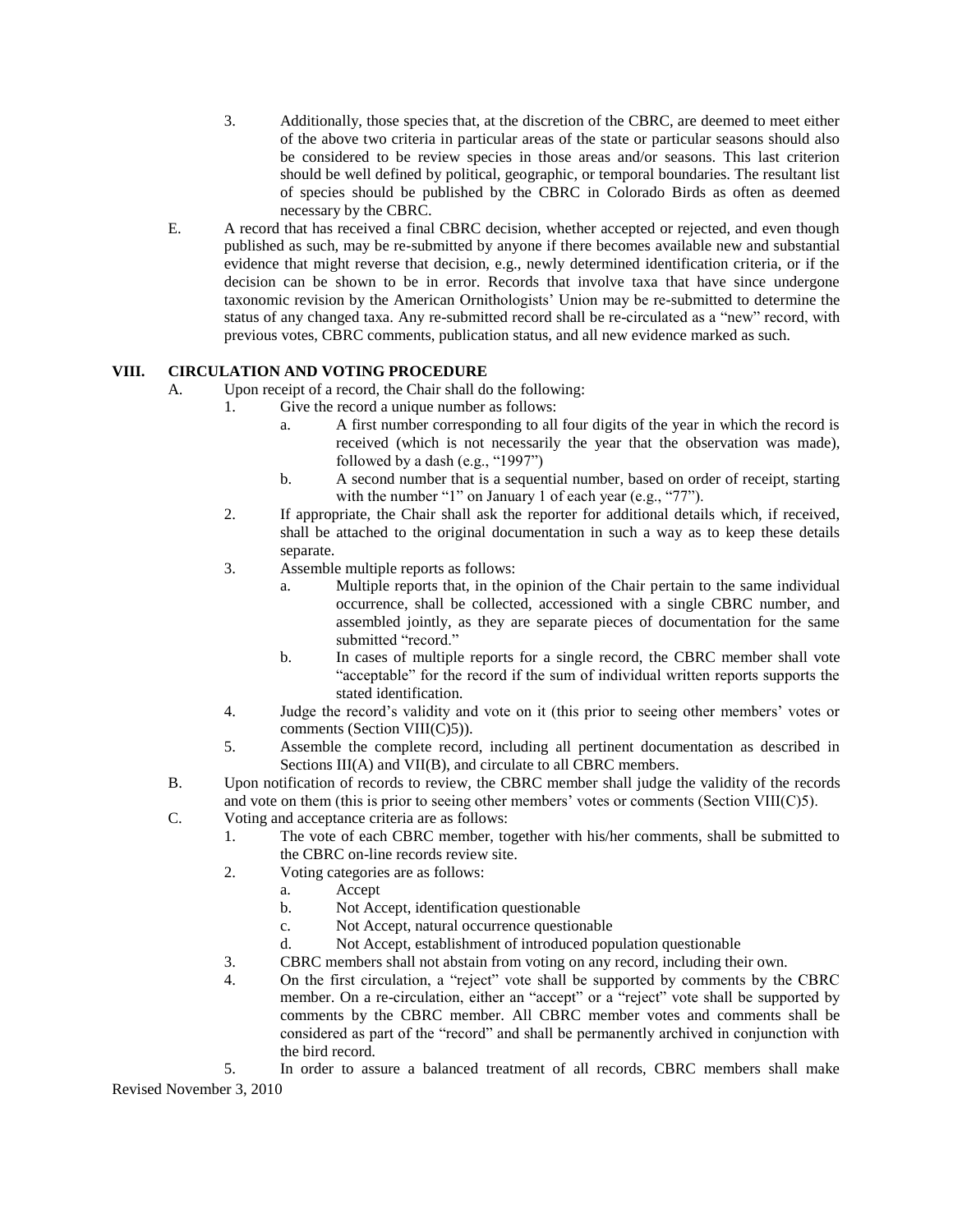evaluations independently during the first circulation. There shall be no discussion between or among CBRC members concerning the validity of any record before the Chair collates the validation forms. While considering a record, CBRC members are free to confer with anyone other than another CBRC member. If the discussion yields any significant information regarding the record, it should be passed on via that CBRC member's comments.

- 6. The criteria used by a member for acceptance or rejection of a record shall be based on that member's knowledge and experience. However, members should accept or not accept records on that basis of as objective criteria as possible, such as the adequacy of the field marks reported or the conditions under which the observation was made. The veracity of the observer should not normally be questioned except with good cause.
- 7. The votes of the CBRC members shall be tabulated by the Chair after all members have voted.
- 8. The decision on a record is determined as follows:
	- a. "Decisive" votes:
		- i. A record is considered to be decisively accepted if it receives six or more "accept" votes, (i.e., 7-0 or 6-1 (to accept)).
		- ii. A record is considered to be decisively not accepted if it receives four or more "reject" votes,  $(i.e., 3-4, 2-5, 1-6, or 0-7$  (to accept)).
		- b. "Non-decisive" votes:
			- i. A record is considered to be non-decisive if it receives more than three, but fewer than six "accept" votes, i.e., 5-2 or 4-3 (to accept).
- 9. Non-decisive votes are dealt with as follows:
	- a. If a non-decisive vote is obtained during the initial circulation, the Chair shall re-circulate the record with comments and votes of all members. Regardless of whether a decisive vote was obtained during the first circulation, the Chair may re-circulate a record if he/she feels that any of the members' comments might alter the decision.
	- b. CBRC members shall re-consider the record, including other CBRC members' votes and comments. Then each member shall re-vote and comment on each record and return a validation form on the record to the Chair.
	- c. The Chair shall tabulate the votes.
	- f. A record shall be accepted if it receives no more than one "Not Accept" vote. Any record that receives two or more "Not Accept" votes is not accepted. Proxies shall not be allowed as votes.
- 10. A first state record is established by the acceptance of a record with at least two observers submitting reports, one observer photograph or audio record where the photographic or audio -recorded evidence support the identification, or a specimen record. A singleobserver "accepted" sight record cannot at that time be accepted as a new state record. However, if such a record is considered "accepted" other than the fact that it is a first state record by a single observer, it shall be given a status of "provisionally accepted." It shall retroactively be considered the first state record upon the acceptance of a subsequent record of that species meeting the above requirements for a first state record.

### **IX. REPORT PUBLICATION**

- A. The decisions of the CBRC shall be published at least annually, under the authorship of the Chair (and others if desired), in the form of a report in Colorado Birds.
	- 1. The species shall be arranged in current taxonomic order (as per the American Ornithologists' Union). The report shall include the common and scientific names of each species listed. For each record submitted and voted upon decisively by the CBRC since the previous report, the published report will include the CBRC accession number, date(s) of observation as reported in submitted documentation, locality, reporting observers, and the opinion of the CBRC (e.g., "accepted" or "rejected"), along with any pertinent discussion on the conclusion that was reached. The names of CBRC members

Revised November 3, 2010